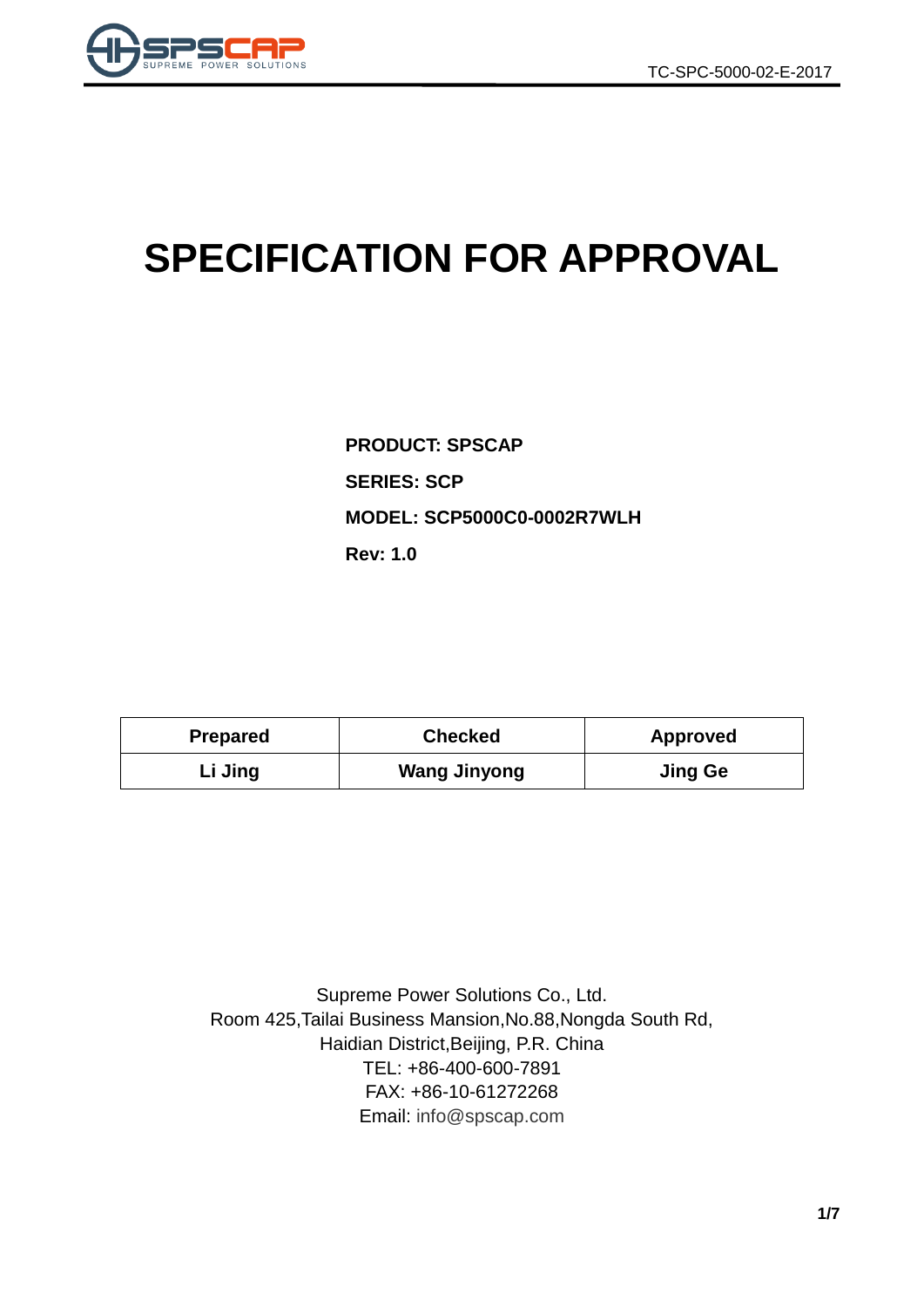

# **Contents**

| 1. |    |  |  |  |  |  |
|----|----|--|--|--|--|--|
| 2. |    |  |  |  |  |  |
|    | 1) |  |  |  |  |  |
|    | 2) |  |  |  |  |  |
| 3. |    |  |  |  |  |  |
| 4. |    |  |  |  |  |  |
| 5. |    |  |  |  |  |  |
| 6. |    |  |  |  |  |  |
|    | 1) |  |  |  |  |  |
|    | 2) |  |  |  |  |  |
|    | 3) |  |  |  |  |  |
|    | 4) |  |  |  |  |  |
| 7. |    |  |  |  |  |  |
| 8. |    |  |  |  |  |  |
| 9. |    |  |  |  |  |  |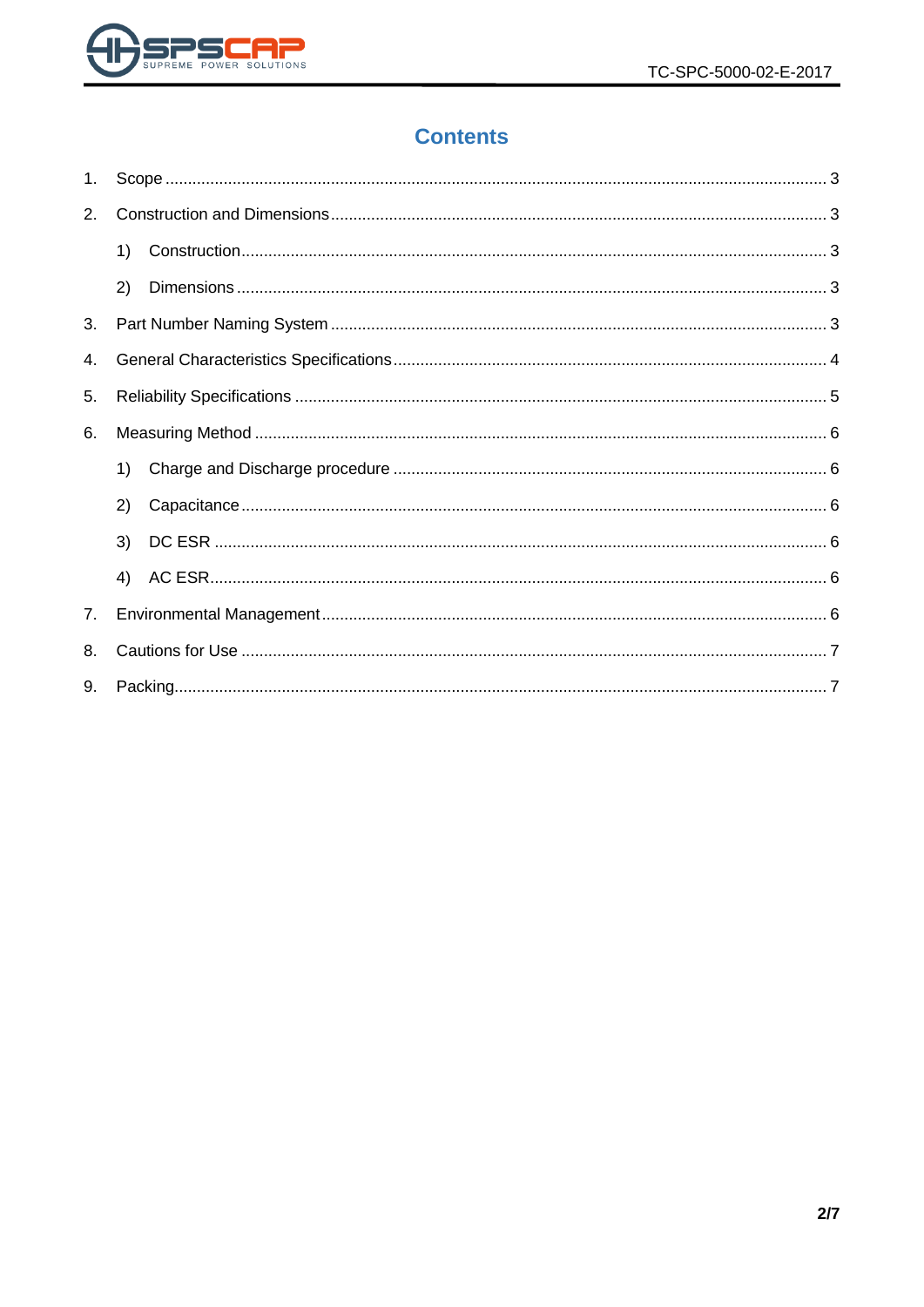

#### <span id="page-2-0"></span>**1. Scope**

These are the specifications of SPSCAP (Electric Double Layer Capacitor) which you are using, please review this document and approve it.

#### <span id="page-2-1"></span>**2. Construction and Dimensions**

#### <span id="page-2-2"></span>1) Construction

Inside structure: wound anode and cathode electrode with separator Outer structure: aluminum case, insulating sleeve

#### <span id="page-2-3"></span>2) Dimensions



|                     | Dimension(mm) |       |       |  |  |
|---------------------|---------------|-------|-------|--|--|
| Part Number         | D(Max.)       | -     |       |  |  |
| SCP5000C0-0002R7WLH | 60.8          | 203.5 | 209.9 |  |  |

#### <span id="page-2-4"></span>**3. Part Number Naming System**

|   | <b>SCP</b>                                                            | 5000 | C |         | $\blacksquare$ | 0002 | R                      |         |    | <b>WLH</b>           |
|---|-----------------------------------------------------------------------|------|---|---------|----------------|------|------------------------|---------|----|----------------------|
|   | Nominal Capacitance (F)<br>Rated Voltage (V)<br><b>Product Series</b> |      |   |         |                |      | <b>Terminal Design</b> |         |    |                      |
| S | Single                                                                | 5000 |   | 5000    | Dash           | 0002 |                        | 2       | WL | <b>Welding Laser</b> |
| C | Cylindrical                                                           |      |   | Decimal |                |      |                        | Decimal |    |                      |
| Þ | Power                                                                 |      |   | 0.0     |                |      |                        | 0.7     | Н  | <b>Improved Part</b> |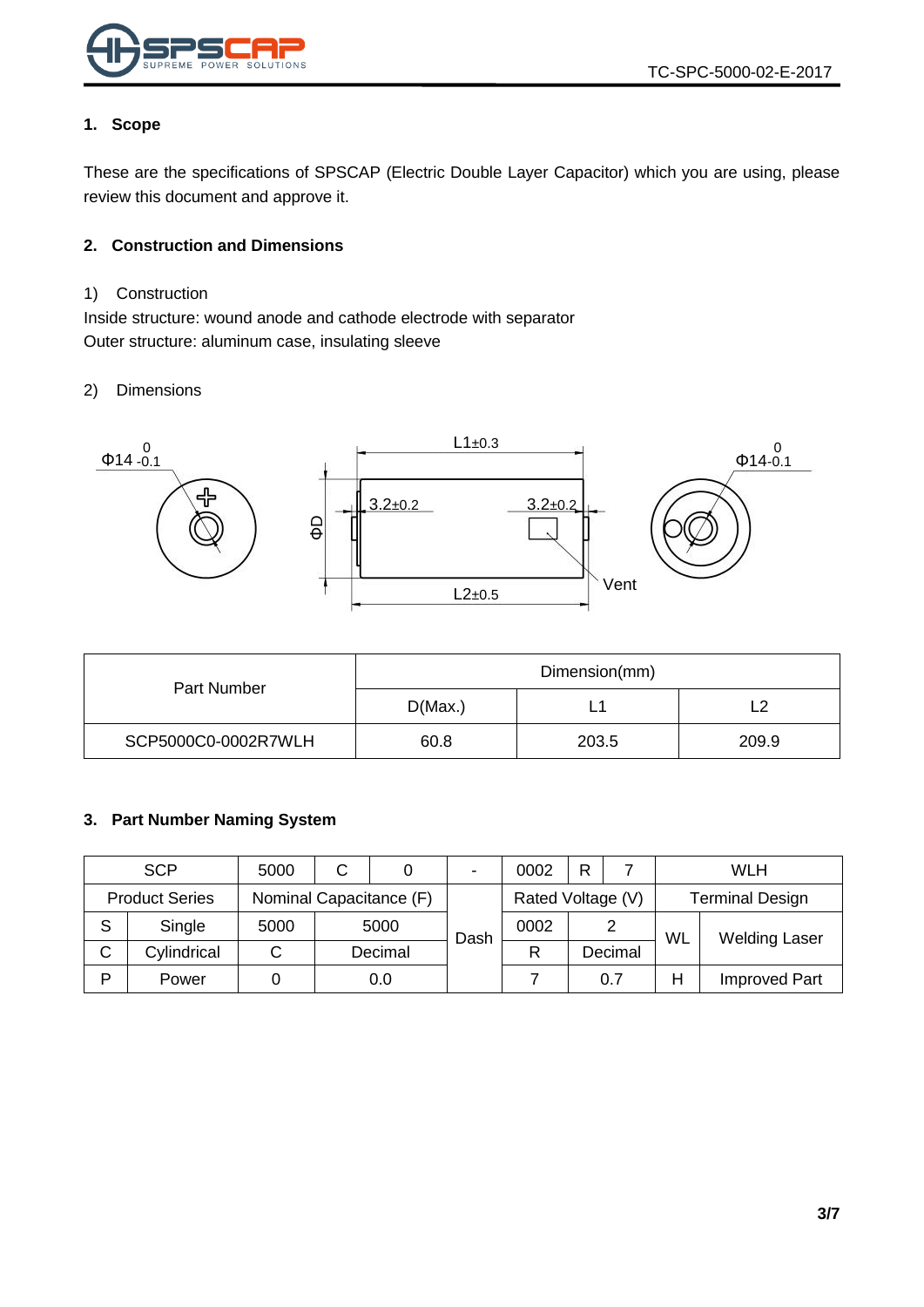

## <span id="page-3-0"></span>**4. General Characteristics Specifications**

| <b>Items</b>                                               | <b>Specification</b> |  |  |
|------------------------------------------------------------|----------------------|--|--|
| Rated Voltage (V DC)                                       | 2.7                  |  |  |
| Surge Voltage (V DC)                                       | 2.85                 |  |  |
| Operating Temp. (°C)                                       | $-40 \sim +65$       |  |  |
| Rated Capacitance (F)                                      | 5000                 |  |  |
| Capacitance Tolerance                                      | $-10\% \sim +20\%$   |  |  |
| ESR Max. (AC@1KHz, m $\Omega$ )                            | 0.21                 |  |  |
| ESR Max. (DC, $m\Omega$ )                                  | 0.28                 |  |  |
| Maximum Continuous Current (∆T=15°C, A)                    | 154                  |  |  |
| Maximum Continuous Current ( $\Delta T = 40^{\circ}C$ , A) | 250                  |  |  |
| Maximum Peak Current (A) (1s)                              | 2812                 |  |  |
| Max.LC (Room Temp. after 72hrs, mA)                        | 13.0                 |  |  |
| Typical Thermal Resistance $(R_{th}$ , Housing, °C/W)      | 2.3                  |  |  |
| Typical Thermal Capacitance (C <sub>th</sub> , J/°C)       | 930                  |  |  |
| Weight (g)                                                 | 795                  |  |  |
| Energy Stored (WH)                                         | 5.06                 |  |  |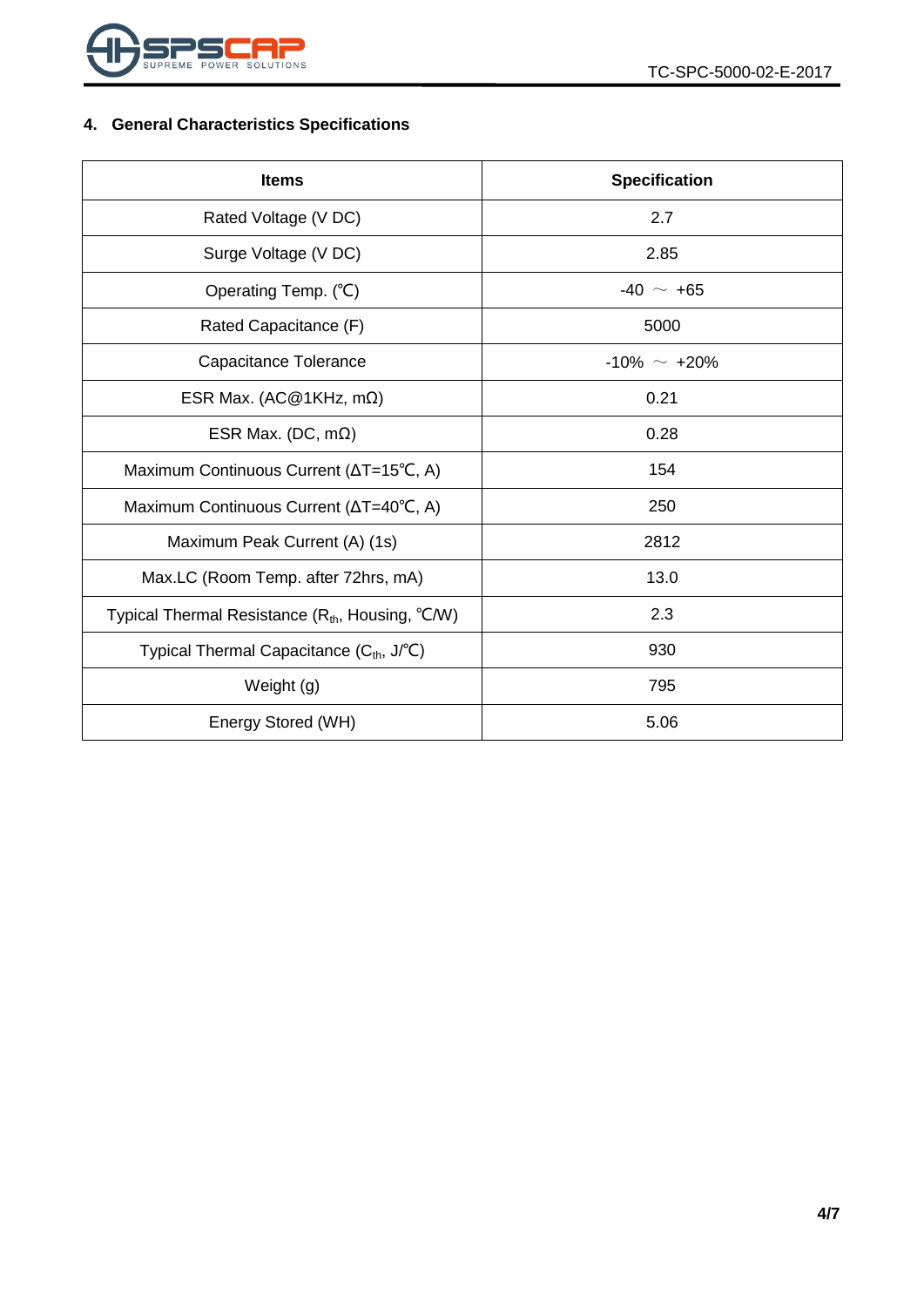

## <span id="page-4-0"></span>**5. Reliability Specifications**

| <b>Item</b>           |             |                                    | <b>Specification</b>                        | <b>Condition</b>                                                 |
|-----------------------|-------------|------------------------------------|---------------------------------------------|------------------------------------------------------------------|
|                       | Capacitance |                                    | Change within 5% of<br><b>Initial Value</b> |                                                                  |
| Temp.                 | <b>ESR</b>  | Step. 2                            | Less than 150% of spec<br>Value             | Step 1: +25±2°C,1h                                               |
|                       | Capacitance | Step. 3                            | Change within 5% of<br><b>Initial Value</b> | Step 2: $+65\pm2\degree$ C, 1h                                   |
| Characteristics       | <b>ESR</b>  |                                    | Less than 150% of spec<br>Value             | Step $3: -25 \pm 2^{\circ}C, 1h$                                 |
|                       | Capacitance | Step. 4                            | Change within 5% of<br><b>Initial Value</b> | Step 4: $-40\pm2^{\circ}C$ , 1h                                  |
|                       | <b>ESR</b>  |                                    | Less than 150% of spec<br>Value             |                                                                  |
|                       | Capacitance |                                    | <b>Initial Value</b>                        |                                                                  |
| <b>Vibration Test</b> | <b>ESR</b>  | <b>Initial Value</b>               |                                             | ISO16750-3 Table 14                                              |
|                       | Appearance  | <b>Not Marked Defect</b>           |                                             |                                                                  |
| <b>Thermal Cycle</b>  | Capacitance | <b>Initial Value</b>               |                                             | Temp.: -40°C ~ +65°C<br>Cycle times: 6<br>Test Time (One Cycle): |
|                       | <b>ESR</b>  | <b>Initial Value</b>               |                                             |                                                                  |
|                       | Appearance  |                                    | Not Marked Defect                           | $-40^{\circ}$ C 2hrs, +65 $^{\circ}$ C<br>2hrs, Temp change 2hrs |
|                       | Capacitance | Change within 20% of Initial Value |                                             | Temp.: +40±2°C                                                   |
| <b>Humidity Test</b>  | <b>ESR</b>  | Less than 200% of spec Value       |                                             | Humidity: 90-95%RH<br>Test Time: 240±8hrs                        |
|                       | Appearance  | <b>Not Marked Defect</b>           |                                             |                                                                  |
|                       | Capacitance |                                    | Change within 20% of Initial Value          | Temp.: $+65\pm2$ °C                                              |
| DC Life               | <b>ESR</b>  | Less than 200% of spec Value       |                                             | Voltage: 2.7V                                                    |
|                       | Appearance  | <b>Not Marked Defect</b>           |                                             | Time: 1,500hrs                                                   |
|                       | Capacitance | Change within 20% of Initial Value |                                             |                                                                  |
| <b>Shelf Life</b>     | <b>ESR</b>  | Less than 200% of spec Value       |                                             | Temp.: +70±2°C<br>Time: 1,000hrs                                 |
|                       | Appearance  | <b>Not Marked Defect</b>           |                                             |                                                                  |
|                       | Capacitance | Change within 20% of Initial Value |                                             |                                                                  |
| Cycle Life            | <b>ESR</b>  |                                    | Less than 200% of spec Value                | Temp.: $+25\pm2$ °C<br>Cycles times: 1,000,000                   |
|                       | Appearance  | Not Marked Defect                  |                                             |                                                                  |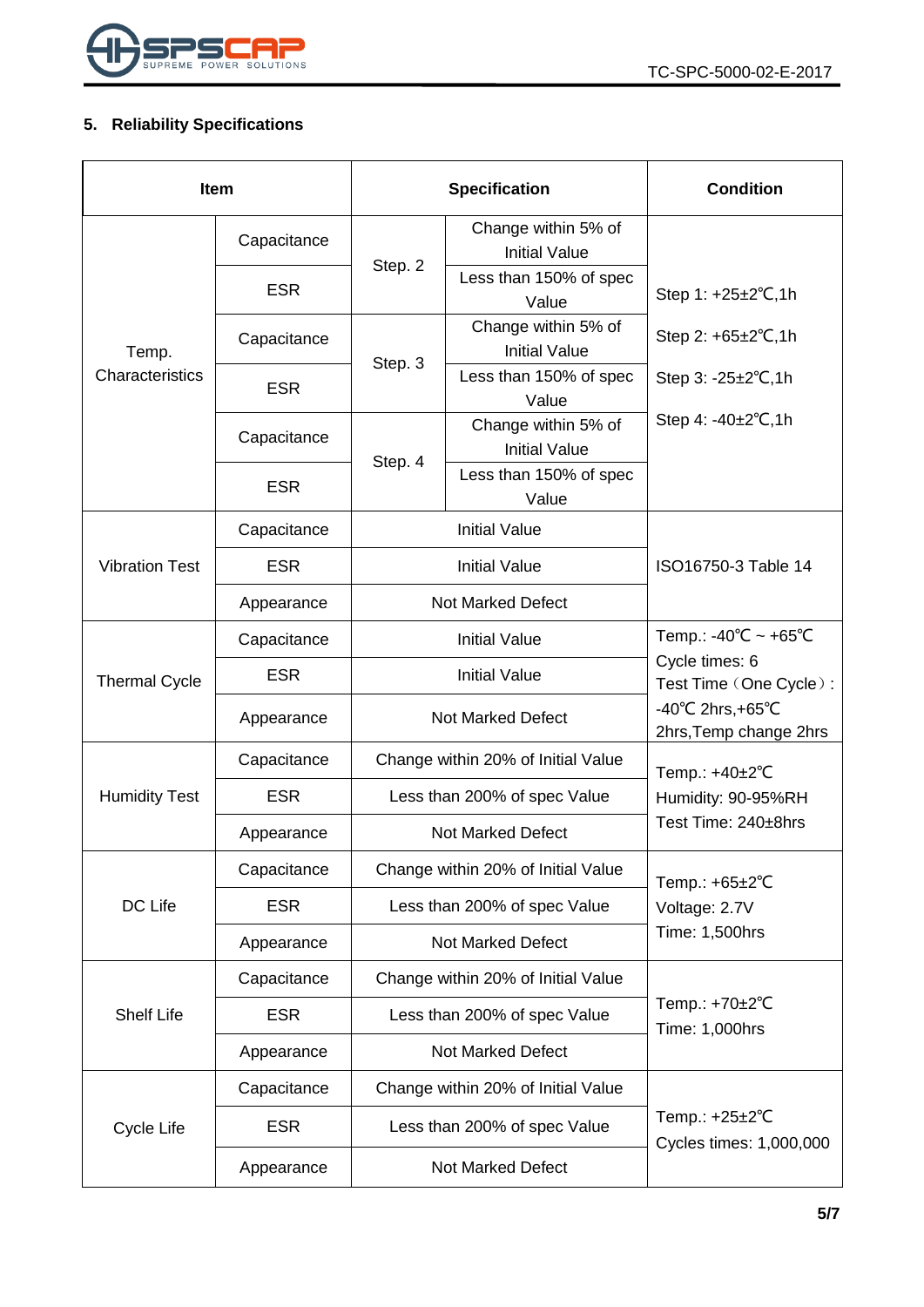



#### <span id="page-5-0"></span>**6. Measuring Method**

<span id="page-5-1"></span>1) Charge and Discharge procedure

(figure 6-1)

- A) Charge the capacitor using constant current I to rated voltage  $V_0$
- B) Keep rated voltage 5 min
- C) Discharge the capacitor using constant current I to half rated voltage, record discharge time  $T_1$ during voltage change from  $V_1$  to  $V_2$
- D) Rest 2-5s, record voltage change ΔV
- E) Discharge it to a very low voltage around 0.01V
- F)  $V_1=85\% V_0 V_2=50\% V_0$
- <span id="page-5-2"></span>2) Capacitance



<span id="page-5-3"></span>DC ESR=ΔV/I

DC ESR: DC Equivalent Series Resistance (Ω) ΔV: Voltage Change (V) I: Constant Discharge Current (A)

<span id="page-5-4"></span>4) AC ESR

Measure AC ESR using LCR meter Frequency: 1KHz Voltage: fully discharge

**REMARK: SPSCAP CAPACITORS SHOULD BE DISCHARGED WITH RESISTOR FOR 12 HOURS OR MORE BEFORE EACH TIME MEASUREMENT OF CAPACITANCE OR ESR.**

#### <span id="page-5-5"></span>**7. Environmental Management**

All SPSCAP products are RoHS compliant product.